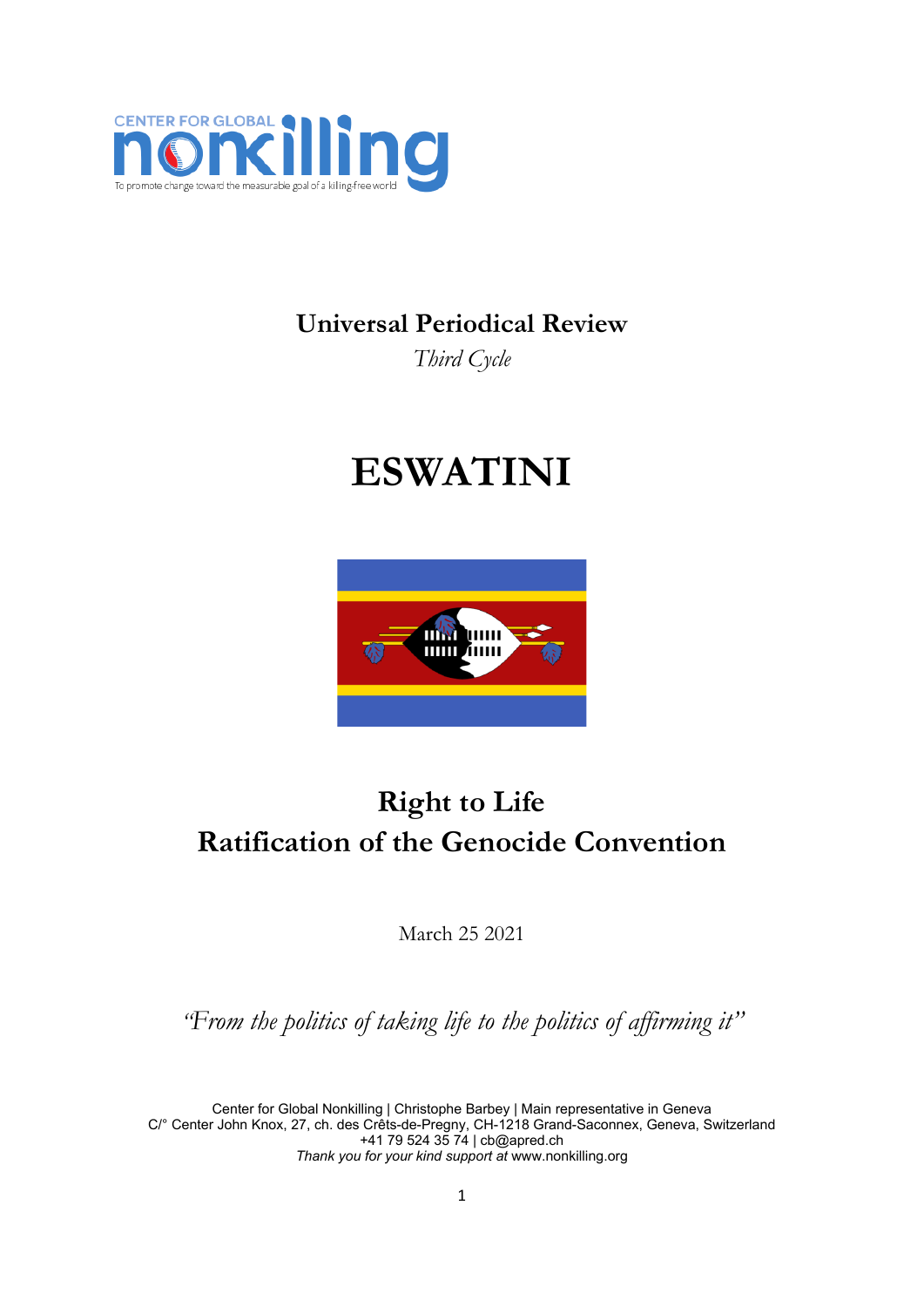### **We understand the right to life as being the full enjoyment of Life, as being the right not to be killed, and as being everyone'<sup>s</sup> responsibility not to kill or let others die.**

The Center for Global Nonkilling has <sup>a</sup> unique mission, inspirational for individuals and transformative for societies: *"To promote change toward the measurable goal of <sup>a</sup> killing-free world by means open to infinite human creativity in reverence for life".*

## **Introduction**

The Center for Global Nonkilling (CGNK) was founded by Glenn Paige (1929-2017), political science Professor and author of the book "Nonkilling Political Science"<sup>1</sup> . The Center is <sup>a</sup> worldwide congregation of persons, scholars and others, working at creating societies that do not kill. Valuing life in all its dimensions is <sup>a</sup> necessary mission: please join with the Center for Global Nonkilling and become <sup>a</sup> nonkilling centre yourself, celebrating, enhancing and protecting life 2 . The Center has ECOSOC special consultative status since 2014. At each session of the UPR, we make one or more submissions, usually one providing the International Community with <sup>a</sup> more or less comprehensive report on all aspects of the situation of life in the country under review. We also make systematic submission to the countries still needing to ratify the Convention on the prevention and the punishment of the crime of genocide.

#### **Human rights**

All human rights are universal, of equal importance, indivisible, interlinked and mutually reinforcing. They arise out of our fundamental human nature and our conscience and are express themselves by our knowledge, feelings and values. They grow, within ourselves as shared, and remain through awareness, practice and kindness. They are needed to build lasting and prosperous, thriving and humane societies, on <sup>a</sup> sustainable planet, enabling everyone to lead <sup>a</sup> fulfilling life, in solidarity, leaving no one behind.

As universal legal basis, fundamental rights form the infrastructure of our civilisation, as needed for it to flourish in dignity, through present time and in future History. We, humanity, support and implement human, universal and fundamental rights by using universal and fundamental, peaceful methods such as education and exemplarity, the cultures of peace and non-violence, cooperation and consensus, prevention and precaution, peaceful settlements of disputes. These methods are essential for the full respect and the common enjoyment, for the achievement of all human rights as for the existence and continuity of societies and cultures.

#### **The right to life**

Compared to other human rights, the right to life has four specific features:

a. Dignity can be said as being the paramount right present when each and all human rights are fulfilled. Similarly, the right to life is present in all human rights, at their base. The right to life

Center for Global Nonkilling | Christophe Barbey | Main representative in Geneva C/° Center John Knox, 27, ch. des Crêts-de-Pregny, CH-1218 Grand-Saconnex, Geneva, Switzerland +41 79 524 35 74 | [cb@apred.ch](mailto:cb@apred.ch) *Thank you for your kind support at* [www.nonkilling.org](http://www.nonkilling.org)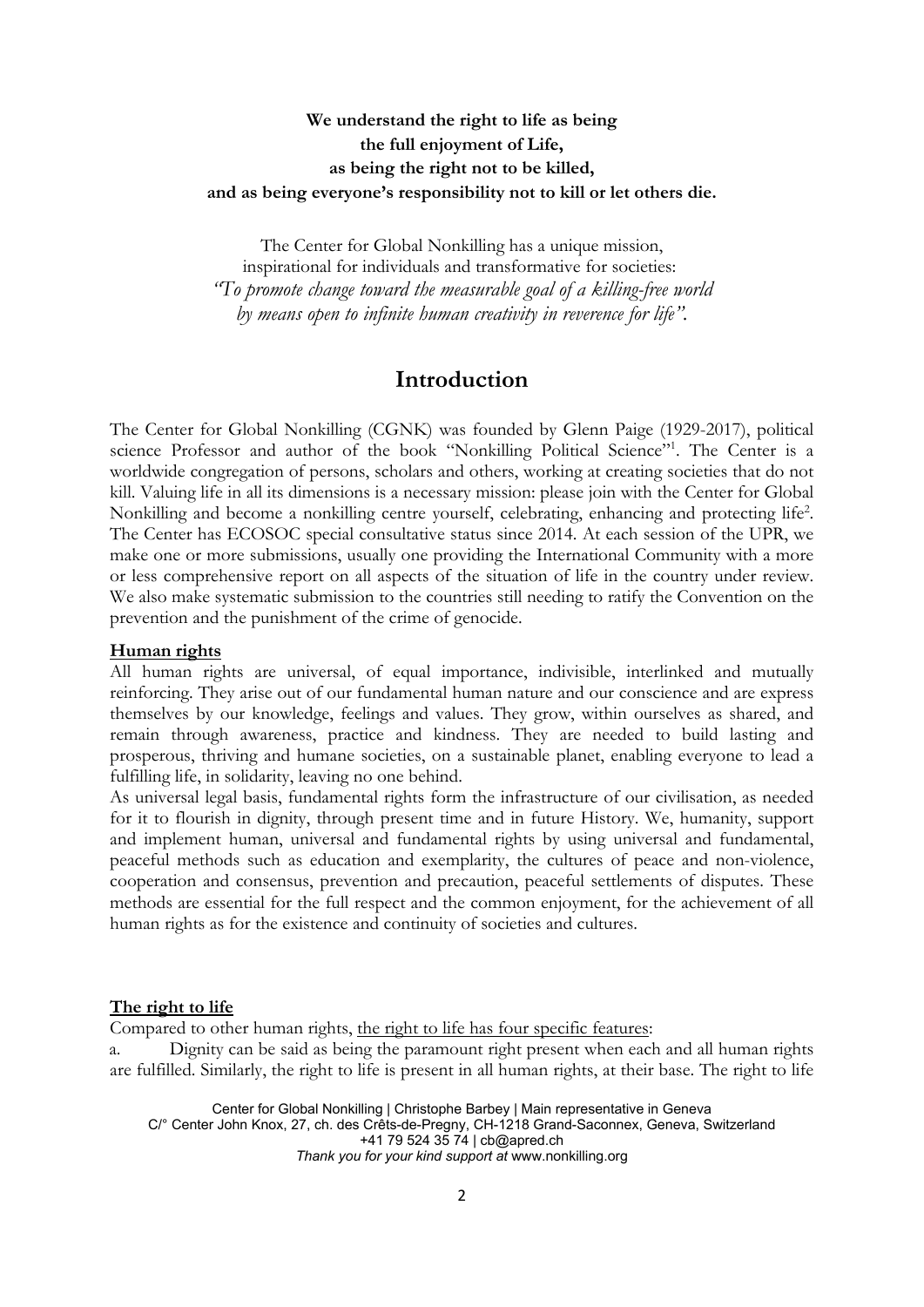precedes all other human rights and is needed to fulfill all human rights: if life is taken, all human rights are cancelled<sup>3</sup>.

Conversely, joyfully living and celebrating life gives <sup>a</sup> solid and happy ground to the existence of life for each and all. Further, life and the quality of life, in equality are the conditions needed for the peaceful progress and the fulfillment, for the completion of all human rights.

b. There are no possible restrictions to the right to life: one is either alive or not. Issues pertaining to the beginning and the end of life such as reproductive rights, abortion, suicides and euthanasia, as well as prenatal and genetic engineering shall be dealt with dignity, in <sup>a</sup> preventive, human and humane sustainable manner, for each and all.

c. Only full and effective prevention can guarantee respect and reverence for life and the right to life. Once <sup>a</sup> life is lost, compensation may be due, but there are no possible reparations.

d. The right to life is also the *absolute duty not to kill*. So forth, the right to life is <sup>a</sup> fully reciprocal right, granted by all to all.

The Center for Global Nonkilling encourages all persons and institutions to refuse the recognition of any *right* to kill. Killing is never admissible, henceforth, cannot be <sup>a</sup> right or granted as <sup>a</sup> right.

Yet so far, three *powers* to kill have sometimes been legally granted, always under very strict and exceptional circumstances. We do not approve or condone to theses powers to kill. They shall be considered unwanted remnants of the past and be terminated as soon as may be.

These three legal powers to kill are:

1) Use of *legitimate self-defence.* Legally and presently, it requires <sup>a</sup> proportionate reaction, in response to <sup>a</sup> direct, severe and imminent threat that cannot be addressed otherwise.

The circumstances where self-defence may be needed are most always <sup>a</sup> failure of prevention. A failure that should be thoroughly analysed to extract lessons learned and design more accurate policies, best practices. If self-defence circumstances nevertheless occur, using nonviolent and nonkilling means, they are no possible proportionate reactions and the threat can be addressed otherwise. Whatever the ends and means used, the result of legitimate self-defence shall always be reviewed by an independent mechanism.

Because it highly impacts on the rights to life, personal integrity, security and as self-defence is often used to justify it, <u>use of force</u> by officials or anyone shall always be avoided, or highly limited<sup>4</sup>. States have <sup>a</sup> duty of exemplarity and <sup>a</sup> legal duty regarding fundamental rights and values, <sup>a</sup> duty to act non-violently – force is not violence! – to avoid maiming or worse. Utmost attention shall be given to prevent situations which may result in use of force or further, in loss of lives. Security forces must be trained in prevention and non-violent techniques, report, debrief and practice lessons learned and best practices to avoid recurrence of the use of force.

Again, any official use of force should be monitored by <sup>a</sup> totally independent mechanism.

Center for Global Nonkilling | Christophe Barbey | Main representative in Geneva 2) *Death penalty*, if ever permissible, is <sup>a</sup> major and definitive breach of the right to life and of numerous other human rights, including those of other related persons. It is considered an inhumane, cruel and degrading treatment 5 . It is the worst example of non-respect for the right to life <sup>a</sup> State can give. Preventive effects being undemonstrated, death penalty is unworthy and lacks the necessary dignity and legitimacy, the moral standards and exemplarity required of any authoritative power. Death penalty is not either compatible with the Sustainable Development Goals (SDG): these grant universal development and their main assertion and goal is to "leave no one behind". Killing someone is worse than leaving this person behind, it is depriving them of

C/° Center John Knox, 27, ch. des Crêts-de-Pregny, CH-1218 Grand-Saconnex, Geneva, Switzerland +41 79 524 35 74 | [cb@apred.ch](mailto:cb@apred.ch)

*Thank you for your kind support at* [www.nonkilling.org](http://www.nonkilling.org)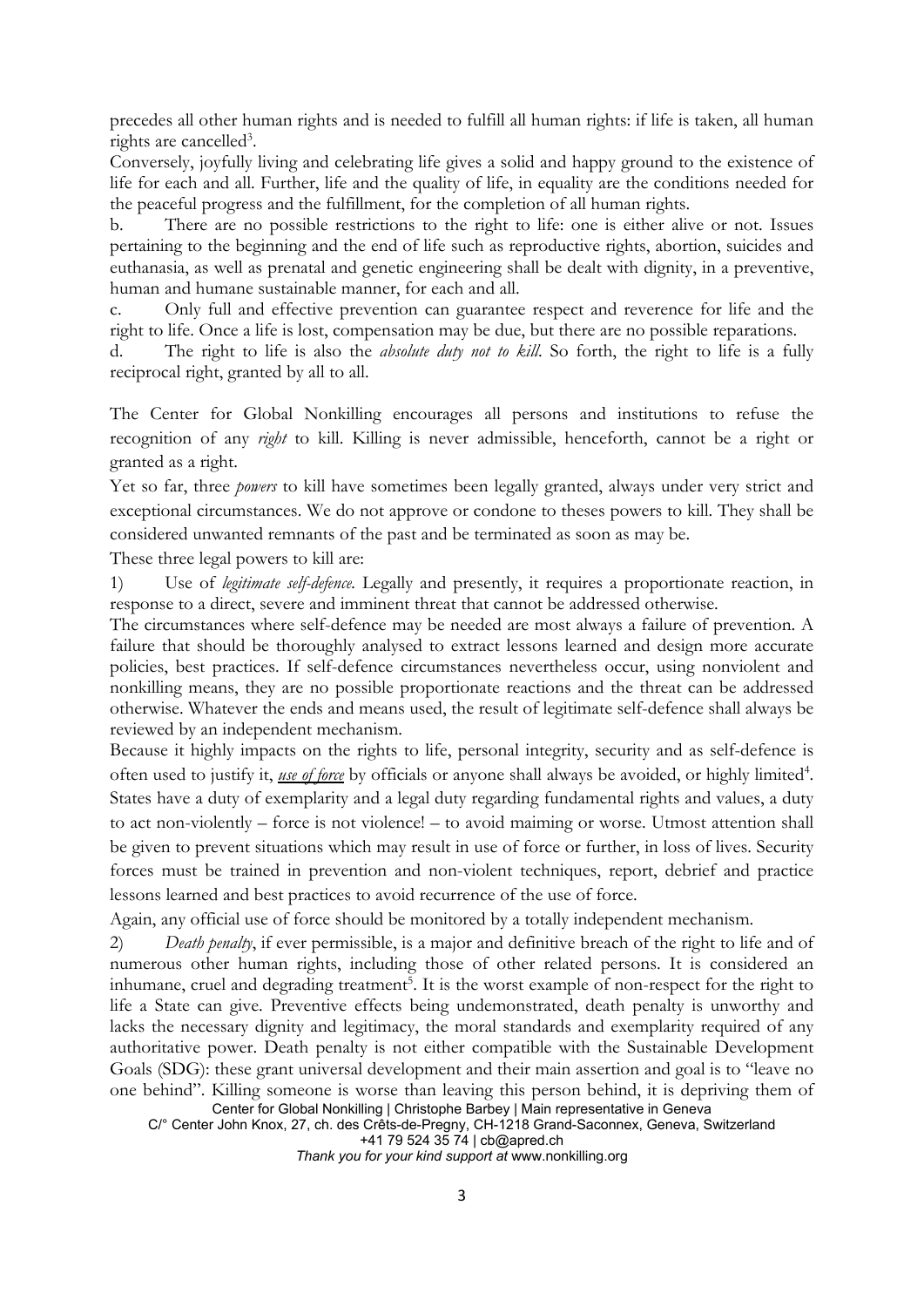their share of human destiny and of their right to amend themselves. The SDG'<sup>s</sup> were unanimously adopted by all Members of the United Nations and thus grant <sup>a</sup> right to development and to rehabilitation for all. The SDG'<sup>s</sup> also require "significant reduction of violence and related killings (SDG 16.1)". This surely includes killings by the State.

3) *Powers of war,* conceded by humanitarian law, dare an exception to the right to life, as permitting under strict circumstances and given due precautions only the taking of the life of soldiers. This is morally inacceptable and profoundly backward. Seeing that peace and respect of life prevail – always – and nullifying this exception to the right to life is one of the objectives of the Center for Global Nonkilling. It shall be <sup>a</sup> goal for all humanity, for the sake of life in peace. Said simply, "peace and peace only"!

#### **The right to peace**

Peace originates in our human nature, is supported by human thoughts, feelings and knowledge, continues through prevention and is supported by non-violent institutions and practices, peaceful methods and peaceful settlements of disputes.

No life would be possible without <sup>a</sup> sufficient attainment of peace, and dignity can only be achieved when peace and human rights prevail. Peace is <sup>a</sup> right, but it is also <sup>a</sup> method, universal, needed for the completion of all other human rights.

Peace is fully present (if not worded) in article 28 of the Universal Declaration of Human Rights: "Everyone is entitled to a social and international order in which the rights and freedoms set forth in this *Declaration can be fully realized*". Such an order is <sup>a</sup> peaceful order.

The links between *human rights and peace* are being widely developed<sup>6</sup>.

**We salute with great respect the vote by Eswatini** in favour of the Declaration on the Right to Peace at the General Assembly in 2016<sup>7</sup>. It is time to implement it<sup>8</sup>.

Peace and peaceful methods provide means to prevent and solve conflicts without aggravating them (including between competing human rights) and, as may be, to the advantage of all concerned persons and parties, in <sup>a</sup> constructive or reconstructive way. Conflicts solved peacefully alleviate feelings with respect, make it possible to draw lessons learned from difficult situations and favour the design of preventive policies for the future.

#### **Other related human rights**

All human rights are needed to fulfil <sup>a</sup> safe and happy life.

However, some of them may be of more direct for the full realisation of the rights to life and peace, or to avoid their breach.

The *right to participate in the decision-making,* fully*,* including for women, youth, persons with disabilities and all vulnerable persons and social groups is highly important as it creates inclusive and humane societies, where responsibilities are equally shared for and towards the well-being of all. The more people participate in the decision-making process and the more people work by consensus, the more people will respect the consequences of their decisions, the easier it will be to achieve SDG 16: safe and inclusive societies.

The right to *accurate standards of living*, including the rights to food, water and sanitation, clothing and housing, the rights to work and to social security deserve full attention, in all circumstances.

The *right to health* is an essential right for the fulfilment of the right to life and of the subsequent right to longevity. It is needed as well to achieve societies in which *human rights are all equally shared*.

Center for Global Nonkilling | Christophe Barbey | Main representative in Geneva C/° Center John Knox, 27, ch. des Crêts-de-Pregny, CH-1218 Grand-Saconnex, Geneva, Switzerland

+41 79 524 35 74 | [cb@apred.ch](mailto:cb@apred.ch)

*Thank you for your kind support at* [www.nonkilling.org](http://www.nonkilling.org)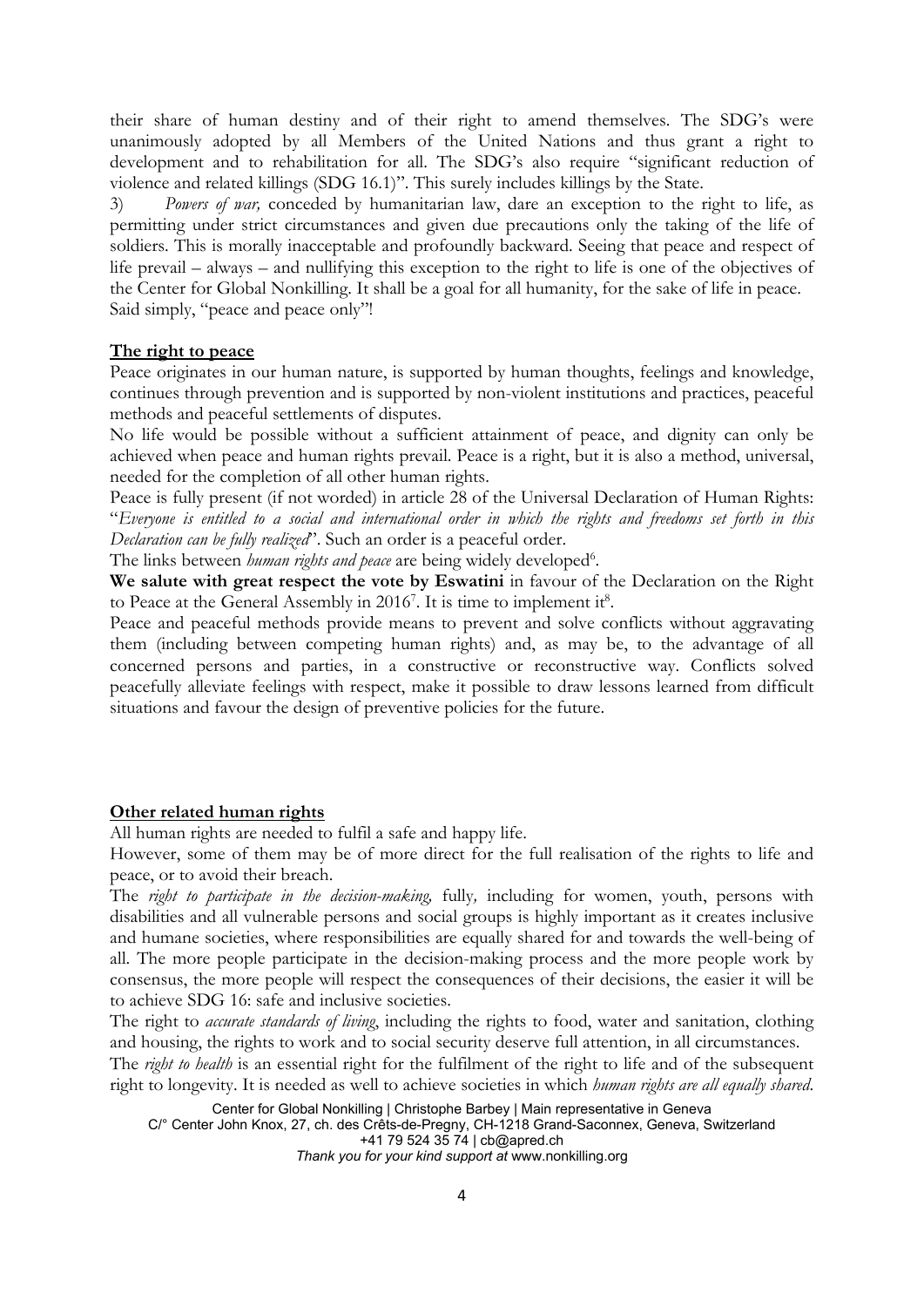The *human right to <sup>a</sup> sustainable natural environment*, thus sustaining humanity and life on Earth, deserves accurate protection and full attention as well. The *right to happiness* and fulfilment of life in reverence for life should always be mentioned:

"*Happy people breed <sup>a</sup> happy world*"

## **Universal Periodic Review of Eswatini**

### **The right to life in the national and international human rights constitutions**

#### *Living happily*

The following international legal obligations: the Convention on the prevention and punishment of the crime of *genocide;* the Covenant on *civil and political rights* and its Optional protocol aiming at the *abolition of the death penalty,* and the Convention on *enforced disappearances* are the ones mostly concerned by the direct application of the right to life. They are minimum standards needed for any country to internationally recognize and show full legal respect for life and the right to life. National constitutions shall similarly reflect this stand in favor of life.

#### **Prevention of genocide**

In <sup>a</sup> time in which humanity must learn to survive as <sup>a</sup> whole, on our planet, the prevention of genocide and the sustenance of life for all individuals, all social and political groups and for our

Center for Global Nonkilling | Christophe Barbey | Main representative in Geneva C/° Center John Knox, 27, ch. des Crêts-de-Pregny, CH-1218 Grand-Saconnex, Geneva, Switzerland +41 79 524 35 74 | [cb@apred.ch](mailto:cb@apred.ch) *Thank you for your kind support at* [www.nonkilling.org](http://www.nonkilling.org)